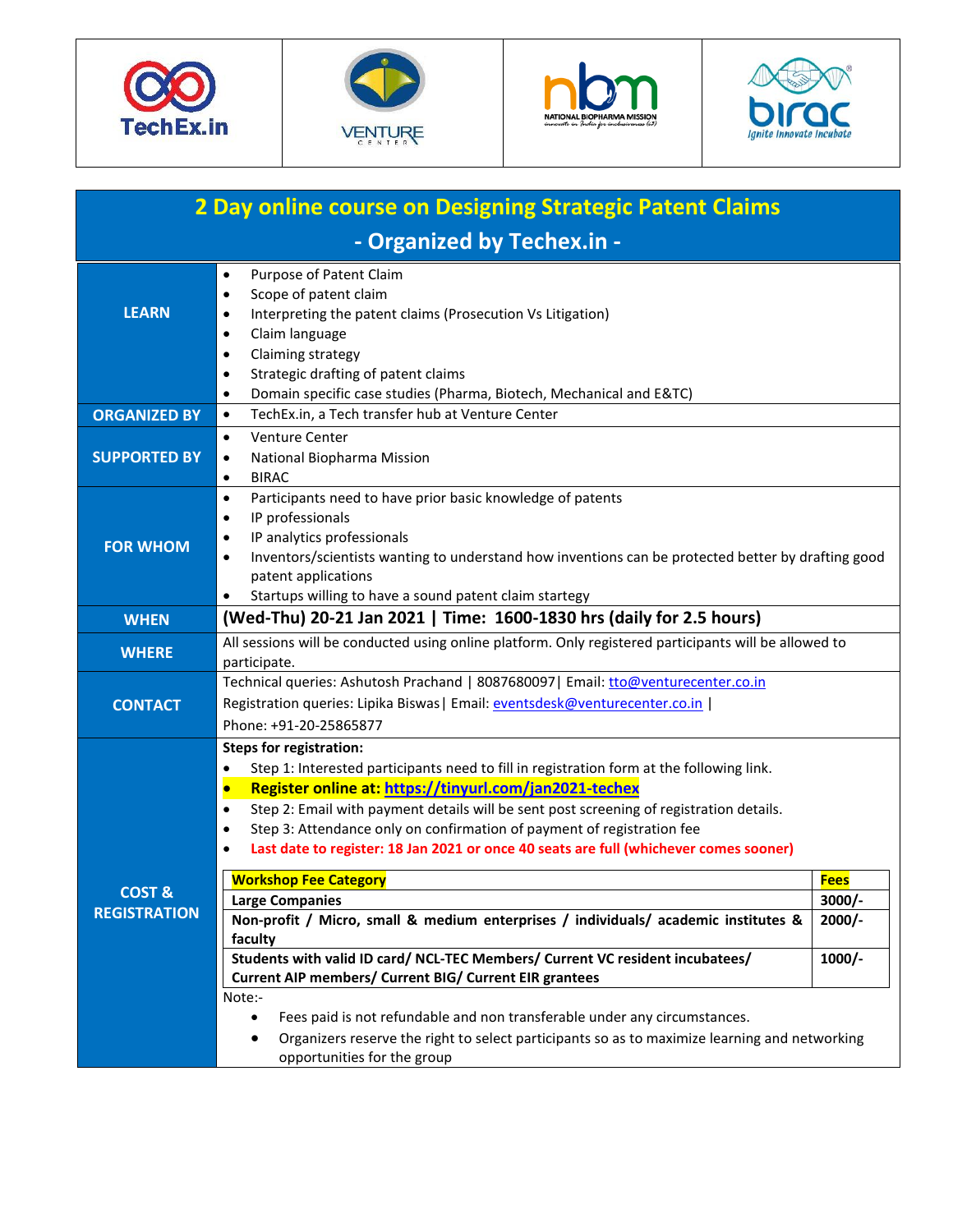







## **Introduction**

Patents help inventors and companies protect their invention. However, the protection is effective only if the patent is drafted well and with strategic intent. This workshop aims to share learning and experiences relating to effective designing of claims in patent specifications. The workshop will also aim to share some best practices. The workshop will include lectures and domain specific case study.

## **Workshop Outline**

- Purpose of a patent claim
- Patent claim example
- Determining the scope of a patent claim
- Claim language
- Claiming strategy
- Strategic drafting of patent claims
- Domain specific case studies (Pharma, Biotech, Mechanical, Software and IT and E&TC)

## **Course includes**

- Certification of Participation
- *After the course a feedback link will be shared. This link has to be filled by end of the course day after the sessions. Filling up this link will be marked as your attendance for the concerned session.*

| <b>Workshop Outline</b> |             |                  |                                                                                                                             |                   |  |  |
|-------------------------|-------------|------------------|-----------------------------------------------------------------------------------------------------------------------------|-------------------|--|--|
|                         | <b>Time</b> | <b>Duration</b>  | <b>Session title</b>                                                                                                        | Lead              |  |  |
| Day 1                   | 1600-1630   | $10 \text{ min}$ | Introduction to workshop & Faculty                                                                                          | Pradnya Aradhye   |  |  |
|                         | 1630-1725   | $60 \text{ min}$ | Purpose of a patent claim<br>$\bullet$<br>Patent claim example<br>Determining the scope of a patent claim<br>$\bullet$      | Gauray Chhibber   |  |  |
|                         | 1725-1820   | $60 \text{ min}$ | Interpret the language of a patent claim<br>٠<br>Special claim language<br>Basic claiming strategy (Offensive or Defensive) | Gauray Chhibber   |  |  |
|                         | 1820-1830   | 15 min           | Q & A                                                                                                                       |                   |  |  |
| Day 2                   | 1600-1630   | $30 \text{ min}$ | Designing a patent claim (Biotechnology)                                                                                    | Ashutosh Prachand |  |  |
|                         | 1630-1700   | 30 min           | Designing a patent claim (Pharmaceuticals)                                                                                  | Srividya Ravi     |  |  |
|                         | 1730-1800   | 30 min           | Designing a patent claim (IT/Software)                                                                                      | <b>TBD</b>        |  |  |
|                         | 1800-1830   | 30 min           | Designing a patent claim (Electronics & Mechanical)                                                                         | Gauray Chhibber   |  |  |
|                         | 1830-1845   | 15 Min           | Q&A and Concluding Remarks                                                                                                  |                   |  |  |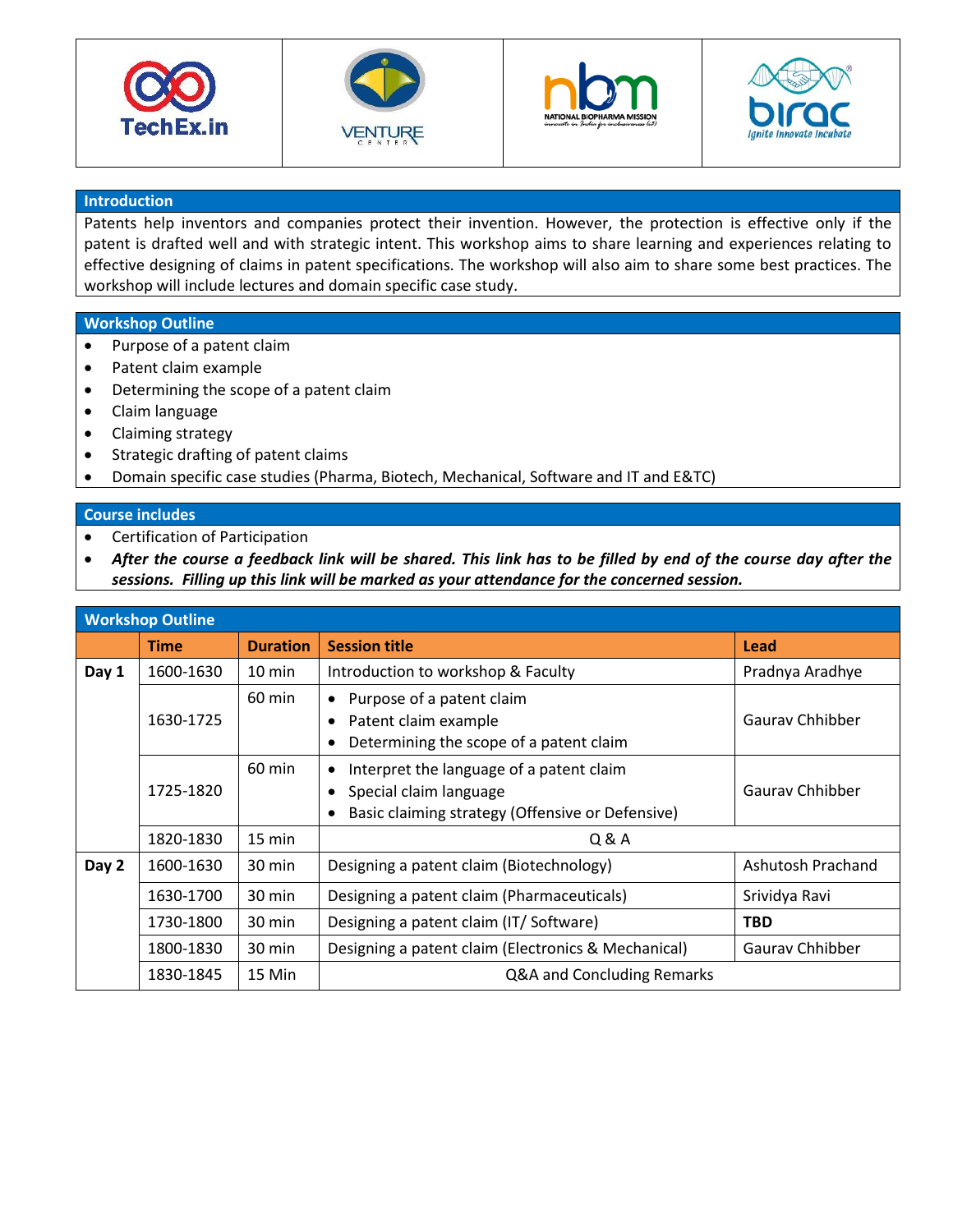







| Speakers (in alphabetical order of last names) |                                                                                                                                                                                                                                                                                                                                                                                                                                                                                                                                                                                                                                                                                                                                                                                                                                                                                                       |  |  |  |
|------------------------------------------------|-------------------------------------------------------------------------------------------------------------------------------------------------------------------------------------------------------------------------------------------------------------------------------------------------------------------------------------------------------------------------------------------------------------------------------------------------------------------------------------------------------------------------------------------------------------------------------------------------------------------------------------------------------------------------------------------------------------------------------------------------------------------------------------------------------------------------------------------------------------------------------------------------------|--|--|--|
|                                                | <b>Gaurav Chhibber</b>                                                                                                                                                                                                                                                                                                                                                                                                                                                                                                                                                                                                                                                                                                                                                                                                                                                                                |  |  |  |
|                                                | Gaurav holds an extensive experience in conducting Awareness Sessions, Workshops<br>for Colleges, Teaching Institutes, and Industries about different aspects of Intellectual<br>Properties (IP). His expertise involves Identifying, harnessing and Protecting IP's for<br>different technologies in different fields.<br>He started his career as a Lecturer in an Engineering college. He has also worked as an<br>In-house Counsel with Tata Motors Limited. On education front, he holds a B-Tech<br>degree in Electronics and Communication Engineering as well as a Law degree. He also<br>holds a Post Graduate Diploma in Business Administration. He has undertaken<br>International FICPI-SEAD course of Patent Drafting from Malaysia in 2013.                                                                                                                                            |  |  |  |
|                                                | <b>Ashutosh Prachand</b>                                                                                                                                                                                                                                                                                                                                                                                                                                                                                                                                                                                                                                                                                                                                                                                                                                                                              |  |  |  |
|                                                | Ashutosh has completed PG Diploma in Patents Law, NALSAR University, prior to that<br>he pursued PGDM Biotechnology Management and has a bachelor's degree in<br>Biotechnology from University of Pune. He is a Registered Patent Agent at Indian<br>Patent Office and has 4 years of experience in the field of Intellectual Property Rights.<br>Currently his profile includes Drafting and prosecution of patent applications,<br>Patentability Search and analysis. He has worked on inventions relating to<br>Biotechnology, Biopharmaceuticals, Medical devices, Material Sciences and E&TC<br>domain. His interest lies in Technology Transfer, IP Commercialization and Tech and IP<br>Valuation.                                                                                                                                                                                             |  |  |  |
|                                                | <b>Srividya Ravi</b><br>Srividya Ravi has been in the field of IPRs for nearly fifteen years after spending more<br>than a decade in the pharmaceutical Industry in the product development and quality<br>assurance functions. She currently heads the Pune operations of Gnanlex<br>Hermeneutics Pvt Ltd. Handling a crucial inventor facing role at the CSIR-NCL, Pune,<br>amongst other clients, she has experience in handling patents in the fields of<br>chemistry, pharmaceuticals, fine chemicals, food and nutritional products.<br>Combining her educational background in pharmaceuticals and rich experience in the<br>pharma industry with her knowledge and exposure to IPRs, Srividya regularly<br>conducts training programmes to post-graduate students of Science and technology<br>and is also a resource person to train patent examiners, both in India and<br>Internationally. |  |  |  |